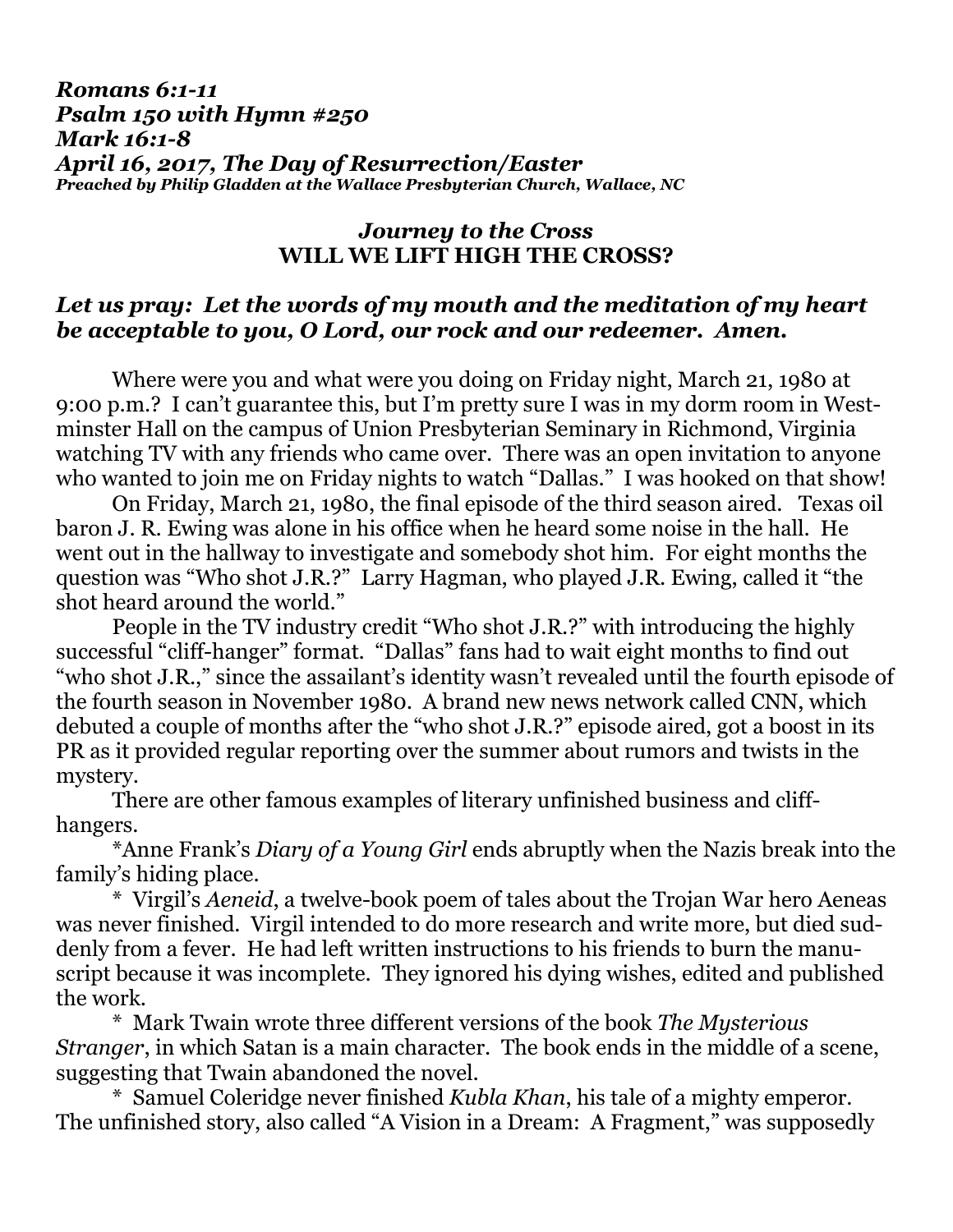written while Coleridge was in an opium-induced dream. He said he wasn't able to finish the poem before the vision vanished.

\* In the 14th century, Geoffrey Chaucer wrote his *Canterbury Tales*. Some of you will remember reading and studying the twenty-four tales in high school. Chaucer had planned to write about 120 tales, but only wrote about 20% before he died in 1400.<sup>1</sup>

Those examples are taken from a list of the "Top Ten Unfinished Works of Literature." The list didn't include the Gospel of Mark, which certainly seems like it should have made the list, maybe even at #1.

When I read and study the Gospel of Mark with folks, I always ask, "What's missing from the beginning of Mark's gospel?" The obvious and quick answer is, "There is no Christmas story." That's right, there are no shepherds and wise men and stars and angels and mangers. The gospel abruptly starts with the proclamation "The beginning of the good news of Jesus Christ, the Son of God." It almost sounds more like a title than the opening line of a story about Jesus.

We can ask the same question about the end of the Gospel of Mark. If you will, take one of the pew Bibles and turn to the end of Mark 16. Our gospel reading this morning stopped at verse 8. Notice in the pew Bible that there are more verses to follow. The first two verses are set off by [[double brackets]] and are labeled "The Shorter Ending of Mark." Verses 9-20 are also marked off by [[double brackets]] and titled "The Longer Ending of Mark." For lots of reasons — technical, grammatical, stylistic, and theological — many people think these shorter and longer endings of Mark were added some time later after Mark wrote his gospel. But why?

Well, the answer to that question might depend on the answer to the question, "What's missing from the final verses of the Gospel of Mark?" And the answer to *that* question is "Jesus!" That's right, in Mark's story about Easter Sunday, the risen Jesus isn't there, except in name only. He's gone on ahead. He's on the road again!

At the end of Matthew, the risen Jesus appears to Mary Magdalene and the other Mary, and the eleven disciples on the mountain in Galilee.

At the end of Luke, the risen Jesus appears to Mary Magdalene, Joanna, Mary the mother of James, the other women, the two people on the road to Emmaus, and the disciples in Jerusalem.

At the end of John, the risen Jesus appears to Mary Magdalene at the tomb in the garden, ten disciples in a locked room, Thomas a week later, and the disciples in Galilee on the beach of the Sea of Tiberias.

But not in Mark! The risen Jesus doesn't meet anyone. The young man dressed in white gives the women a message, "But go, tell his disciples and Peter that he is going ahead of you to Galilee; there you will see him, just as he told you." (Mark 16:7) In addition to Jesus' absence, the story ends in a strange way. Instead of doing what the young man has told them to do, "they went out and fled from the tomb, for terror and amazement had seized them; and they said nothing to anyone, for they were afraid." (Mark 16:8)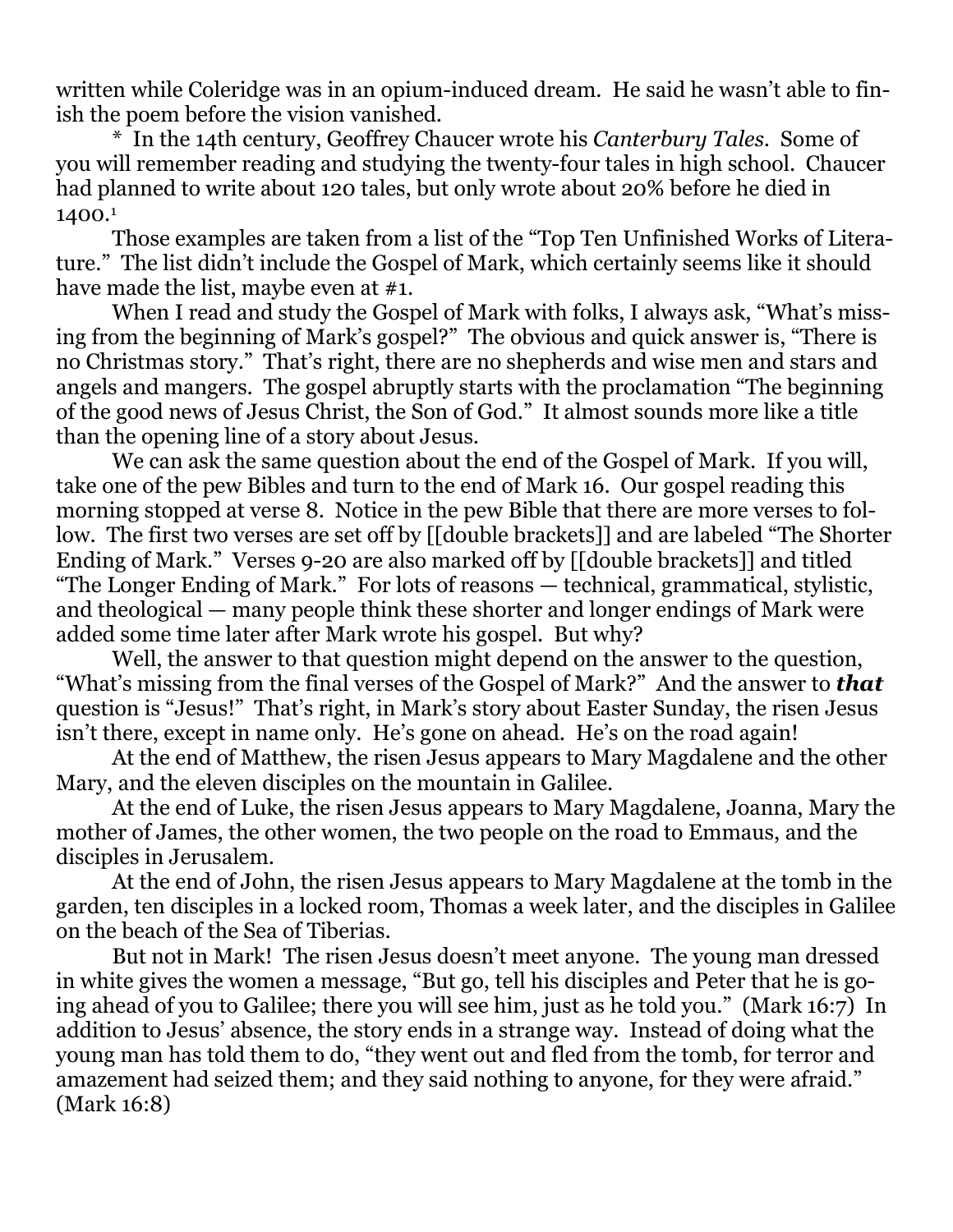When I learned how to diagram sentences in 7th grade English, we were taught never to end a sentence with a preposition. You can write that way, but it's really hard to talk that way! You end up saying things such as, "This is the sort of English up with which I will not put." Apparently, the no-preposition-at-the-end-of-a-sentence rule can be traced back to 17th and 18th century writers who tried to make English conform to Latin grammar. Someone has called them "Latin-obsessed 17<sup>th</sup> century introverts."

Not only is Mark's story strange because the women run away and don't say anything about the resurrection, the story ends with a little three letter word in Greek gar — sometimes used as a conjunction, sometimes as a preposition — it means "for, because." It's just a strange way to end a story, much less an entire gospel!

But what if the ending is just the beginning? Let's go back to Mark 1:1  $-$  "The beginning of the good news of Jesus Christ, the Son of God." Another way to put it is, "The beginning of the *gospel* of Jesus Christ, the Son of God." Mark didn't mean "gospel" in the sense of a book of the Bible (as when we say, "Turn in your Bible to the Gospel of Mark."). Instead, Mark means both the gospel/good news *about* Jesus Christ, the Son of God, and the gospel/good news that Jesus Christ, the Son of God *brings*.

In his reflections on this strange ending of Mark's gospel, David Lose writes, "It's only the beginning; this story isn't over. It's only the beginning, and we have a part to play. It's only the beginning, and if you wonder why there is still so much distress and pain in the world, it's because God's not done yet. It's only the beginning, and Mark is inviting us to get out of our seats and into the game, sharing the good news of Jesus' complete identification with those who are suffering and his triumph over injustice and death with everyone we meet. It's only the beginning, and we're empowered and equipped to work for the good in all situations because we trust God's promises that all will in time come to a good end even when we can't see evidence of that."<sup>2</sup>

"Resurrection isn't a conclusion, it's an invitation." An invitation to what? Notice what the young man in white tells the women: "He is not here. Tells his disciples and Peter that he is going ahead of you to Galilee." Going to Galilee is going back to the site of Jesus' public ministry, where he healed the sick and taught God's love and preached the gospel and raised the dead and fed the multitudes. But going back to Galilee doesn't mean going back to the past, the ways things used to be before Jesus was betrayed, handed over, and killed on the cross. No, Jesus is "going ahead of you." And, as he has throughout the gospel, Jesus says, "Follow me."

Here's a Poem for Easter Sunday called "To Galilee He's Gone" that echoes Mark's forward-looking Easter story:

We saw where the body of Jesus was laid, laid within the tomb. And we asked who will roll the stone away, who will roll the stone away.

We heard the angel say Jesus has risen: behold his empty tomb.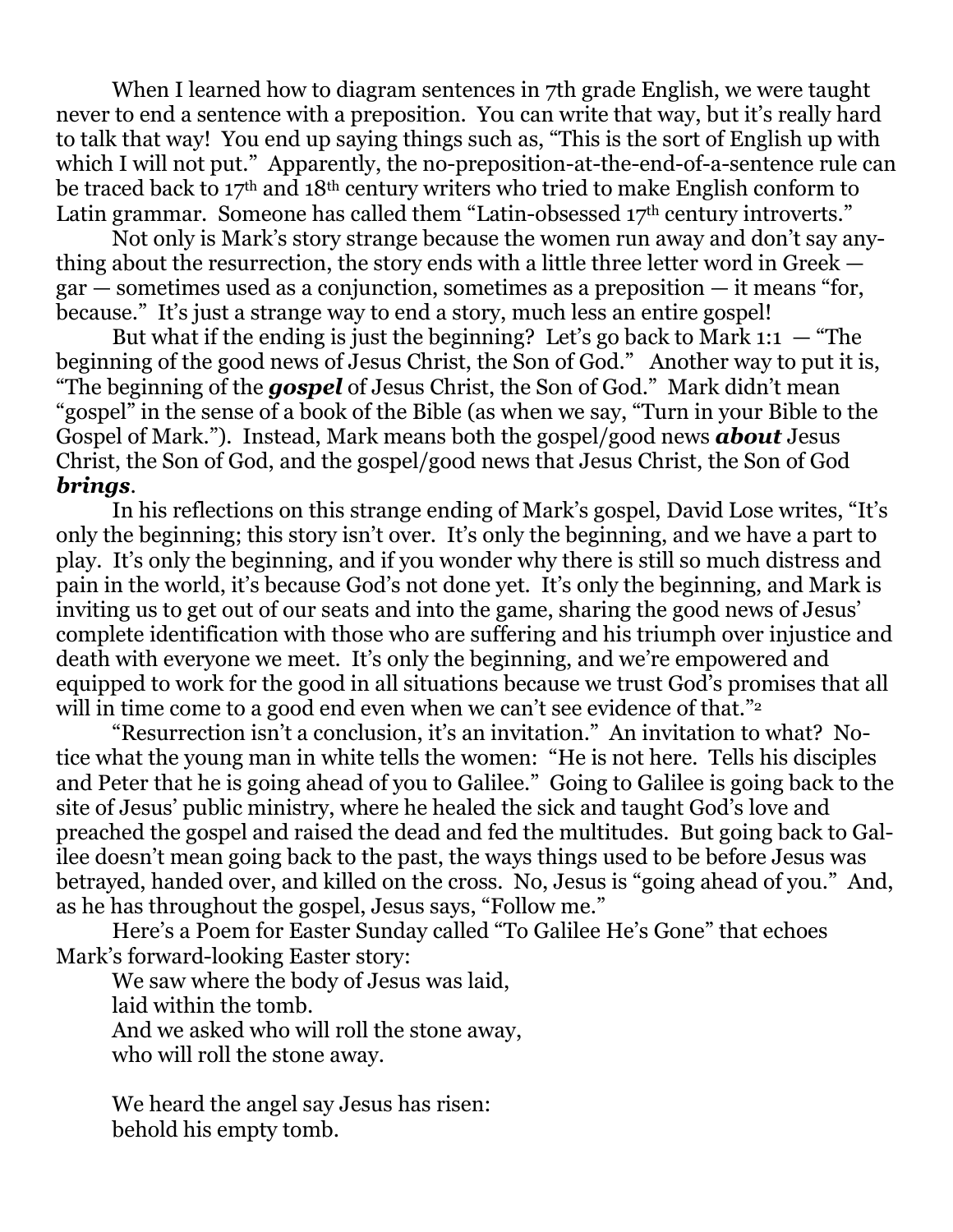And we asked where to go to find him, now that he has gone.

The angel said he's going ahead of you: to Galilee he's gone. And we asked what he'll do in Galilee in the place we know as home.

The angel said you'll find him where new life lifts hearts of those in tombs. So we asked to be those who serve him, who show that life has won.

We find him risen feeding the hungry, risen among the poor, and we meet him among the friendless and bringing the homeless home.

Thus we say, today, in our Galilee, pointing to the empty tomb: see where God is rolling the stone away, is rolling away the stone.<sup>3</sup>

The poem for Easter Sunday says, "So we asked to be those who serve him, who show that life has won." Here at the end of his gospel, Mark asks, "What you going to do with this good news?"

On that Friday afternoon 2000 years ago, Mary Magdalene and Mary the mother of Joses saw where the body was laid (Mark 15:47) On that Sunday morning 2000 years ago, the women didn't go to the cemetery to celebrate the resurrection at a sunrise service. They went to anoint the crushed, crucified body of their beloved friend. Someone has called the women "the ascribed custodians of the crucifixion, the trashcollecting body bearers of Easter." No wonder they were seized with terror and amazement when the young man said, "He has been raised; he is not here." As one writer puts it, "When you are on a death hunt and find life, amazement is a natural response."4

After six weeks of our Lenten journey to the cross, we have arrived. On the way, three times Jesus has told us what awaited him in Jerusalem: great suffering, rejection, and death on a cross. That would be a sad and tragic end to the story, if it were ac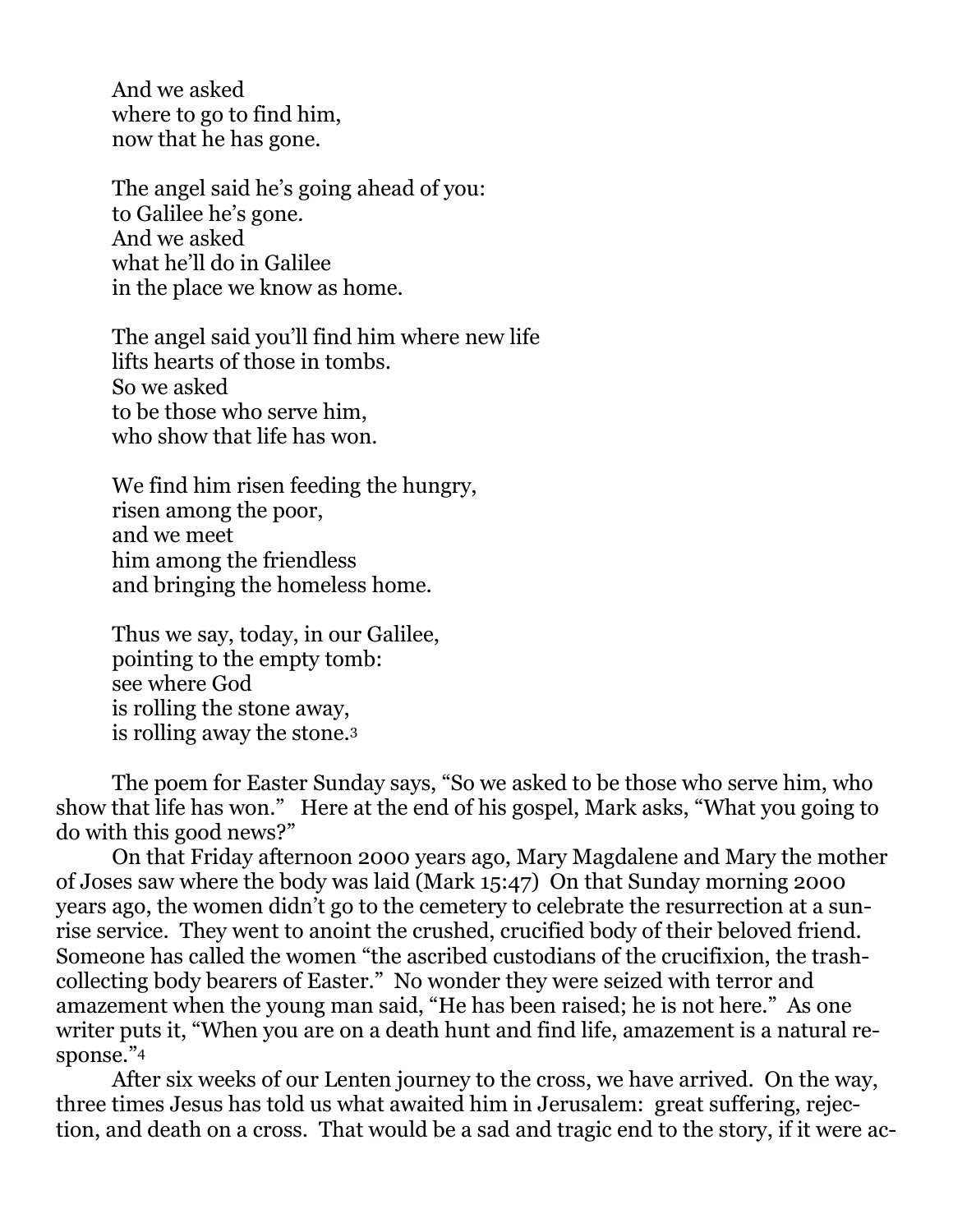tually the end to the story! But Mark 16:8 is really just a cliff-hanger, and Mark asks us this Easter Sunday morning, "What will you do with this Good News in a world full of death?"

We confessed to God this morning our tendency to get caught up in the worries of the world, to remain discontent, grumbling, and anxious, to worry and complain, rather than to live in the spirit of new life, to share the Good News, and to risk the joy and encouragement of new life in Christ. But then we asked God to "call us back to your ways  $\dots$ " — not back to the way things used to be, the things of death and hopelessness, but to God's ways of hope and reconciliation. We also prayed the young man's message to the women at the tomb: "Call us forward to follow Jesus who leads us into your promised future."

The glorious hymn we just sang, "Lift High the Cross," was written for a festival service under the auspices of an important Anglican mission organization, the Society for the Propagation of the Gospel. The hymn is often sung as colorful processions walk down the church aisle, led by the crucifer (literally, the cross-bearer) who lifts the cross high.

The apostle Paul writes about the new life in Christ, "if anyone is in Christ, there is a new creation: everything old has passed away; see, everything has become new!" Because the tomb is empty, because Jesus is alive, we are all given a new name — Christopher! We are Christ bearers! We are called to follow our risen Lord Jesus Christ who goes ahead of us to where his ministry can be found, and he continues to say to us, "Follow me."

What will we do with the good news? The story isn't over. The ending is just the beginning. Will we lift high the cross, the love of Christ proclaim, till all the world adore his sacred name?

*Let us pray: Lord Jesus Christ, we come this Easter morning with eager anticipation. Open our hearts, that we might experience you anew. Open our lives, that we may be faithful witnesses to your resurrection. May we proclaim in word and deed your steadfast, liberating love to all people, everywhere. Amen.*

## **NOTES**

<sup>1</sup>Ash Grant, "Top Ten Unfinished Works of Literature," August 19, 2009, in *Literature* at [www.toptenz.net.](http://www.toptenz.net/)

<sup>2</sup>David Lose, "Easter B: Only the Beginning," March 30, 2015 at [www.davidlose.net.](http://www.davidlose.net/)